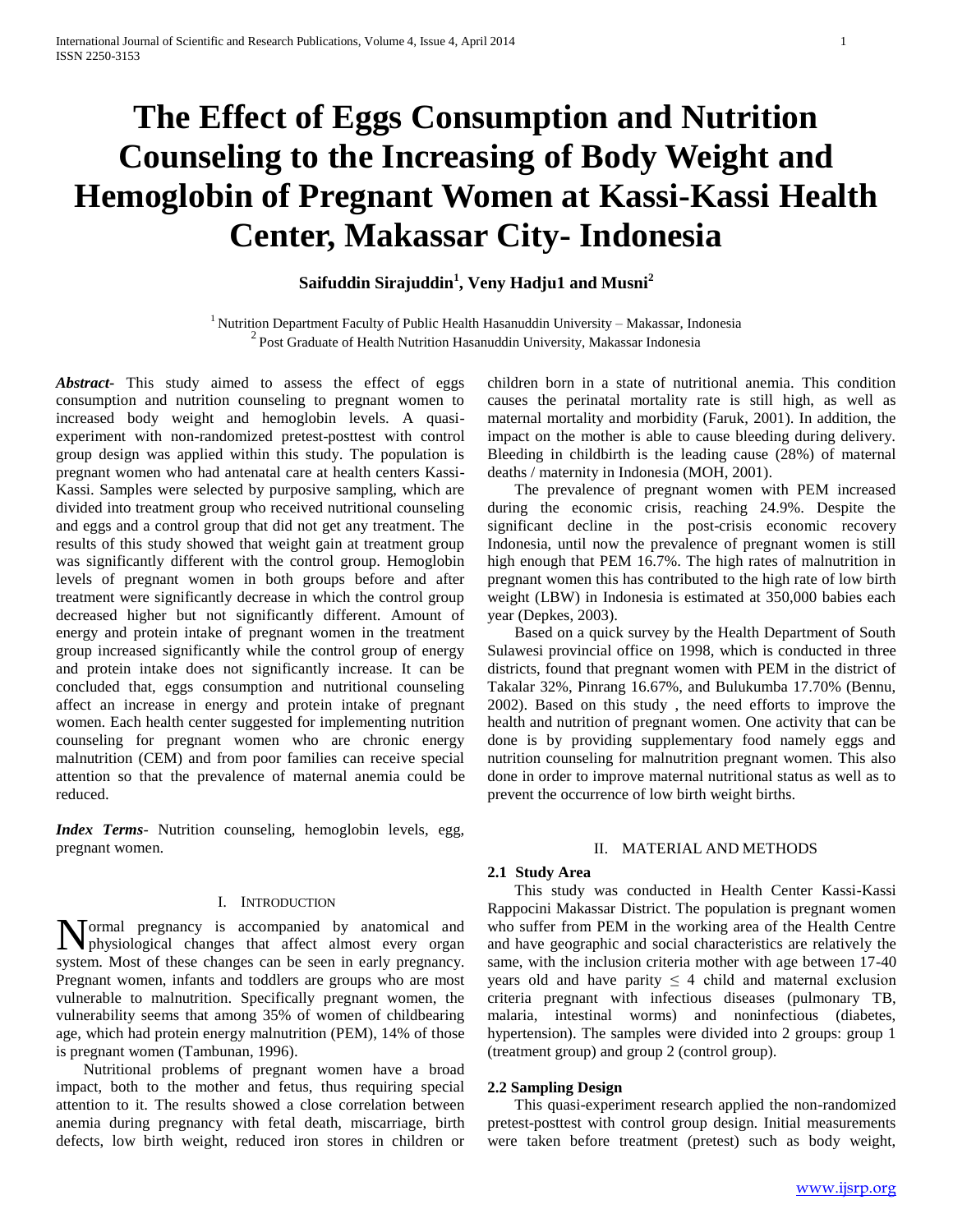hemoglobin concentration, nutrient intake and socio-economic status of the families. Treatment was conducted for 2 months (60 days), the day  $61<sup>th</sup>$  was the final measurement (post-test) on body weight, hemoglobin level and nutrient intake. The treatment group was given 1 egg (60 g) for 60 days and nutritional counseling. Eggs are given each week and nutrition counseling given at the beginning of treatment and every pregnant women need information (if there is a pregnancy problem). As for the control group was not given anything, and due to ethical considerations at the end of the study pregnant women in the control group was given special milk for pregnant women.

 Primary data were collected by interview using a questionnaire for socio-economic data and a 24-hour recall diet, anthropometric measures for nutritional status, and measurement of hemoglobin with cyanmethemoglobin method. As for the secondary data such as socio demographic conditions, geography, and other relevant data (state of health centers and facilities) were obtained from the health center.

# **2.3 Data Analyses**

 Data processing was performed using Food Processor (W-Food) and SPSS 16 for Windows. W-Food is used to process the data to obtain a recall nutrient intake results, are presented in the table with a scale interval (mean value) as well as data about Hb levels and body weight. Data on socio-economic characteristics of the subjects are presented in frequency distribution tables with ordinal scale, except for the age data , family size and length of education, with a scale interval (mean value). To determine the effect of egg and nutritional counseling, we use statistical analysis, univariate and bivariate analyzes.

# **2.4 Quality Control**

 Quality control was used to improve the internal validity of the study results, the entire research process from preparation, execution, until the stage of data processing. Standardization of quality control in the form of interviewer training, standardization of instruments, field supervision, treatment procedures, and the implementation phase.

# **2.5 Ethical Consideration**

 The pregnant women and or the guardians as well as the health staffs were requested as the respondent signed an informed consent letter prior to inclusion in the research. Confidentiality of initial information and freedom to withdraw from the study anytime was stipulated and without any force from the third parties. Those found to have health concerns will be provided with the appropriate management and informed secretly, as necessary.

# III. RESULTS

# **3.1 Mothers Characteristics**

 Table 1 illustrates that the age of the treatment group and the control group is relatively homogeneous, the largest at the age of 21-30 years. The treatment and control groups are equal at the age of 21-30 years each for 18 people (60%). Aged 17-20 years were 9 people (30%) in the treatment group and 6 (20%). For gravidity, most respondents have one, namely 15 persons (50.0%) for the treatment group and 11 (36.7%) in the control

group. Most of the respondents do not have children yet, either in the control group or in the treatment groups, that are 15 (50.0%) and 11 (36.7%), so mostly this is the first pregnancy, in the treatment group =  $15$  (50.0%) and 11 (36.7%) in the control group. The fourth pregnancy was the smallest either the treatment group or the control group 1 (3.3%) and 3 (10.0%). Pregnant women who have never given birth have the most percentage in both groups: 15 (50.0%) and 11 (36.7%).

 At the pre test, the mean body weight and height of pregnant women respectively  $45.83 \pm 4.92$  kg and  $151\,897 \pm 4.6095$  cm in the treatment group, whereas in the control group were  $47.95 \pm$ 4.95 kg and 152 933  $\pm$  5.3875 cm. The average of Upper arm circumference measurement were  $22.0330 \pm 1.1435$  cm in the treatment group and 22 543  $\pm$  1.0398 in the control group. Statistical analysis using Independent t-test, showed that height, weight, upper arm circumstance of pregnant women between treatment and control groups were not significantly different (p> 0.05).

**Table 1. Distribution of respondents by age, gravid and parity**

| Characteristics | Groups               |                      |           |
|-----------------|----------------------|----------------------|-----------|
| of              |                      |                      | Total     |
| Respondents     | Intervention         | Control              |           |
|                 | $(n=30)$             | $(n=30)$             |           |
| Age<br>groups   |                      |                      |           |
| (year)          | $9(30.0\%)$          | $6(20.0\%)$          | 15 (25%)  |
| $17 - 20$       | 18 (60.0%)           | 18 (60.0%)           | 36 (60%)  |
| $21 - 30$       | $3(10.0\%)$          | $6(20.0\%)$          | 9(15%)    |
| >31             |                      |                      |           |
| Gravid          |                      |                      |           |
| 1               | 15 (50.0%)           | 11 (36.7%)           | 26(43.3%) |
| 2               | $10(33.3\%)$         | $9(30.0\%)$          | 19(31.7%) |
| 3               | $4(13.4\%)$          | 7(23.3%)             | 11(18.3%) |
| $\overline{4}$  | $1(3.3\%)$           | $3(10.0\%)$          | 4(6.7%)   |
| Parity          |                      |                      |           |
| $\overline{0}$  | 15 (50.0%)           | 11 (36.7%)           | 26(43.3%) |
| 1               | 10 (33.3%)           | $9(30.0\%)$          | 19(31.7%) |
| $\overline{2}$  | $4(13.4\%)$          | 7(23.3%)             | 11(18.3%) |
| 3               | $1(3.3\%)$           | $3(10.0\%)$          | 4(6.7%)   |
| Nutritional     |                      |                      |           |
| <b>Status</b>   | 151.897±4.6095       | $152.933 \pm 5.3875$ | 0.427     |
| Mean<br>of      | $45.83 \pm 4.92$     | $47.95 \pm 4.95$     | 0.566     |
| height (cm)     | $22.0330 \pm 1.1435$ | $22.543 \pm 1.0398$  | 0.74      |
| Mean<br>of      |                      |                      |           |
| weight (Kg)     |                      |                      |           |
| Mean of upper   |                      |                      |           |
| arm             |                      |                      |           |
| circumstance    |                      |                      |           |

# **2. Weight between groups before and after giving eggs and nutritional counseling**

 After two months of treatment the results showed that, there are significant differences in both groups. In the pretest, the average body weight of the treatment group was  $45.83 \pm 4.92$  kg changed to 48.84±5.55 kg. Statistical analysis using paired t-test results showed that there were no significant differences between before and after treatment ( $p = 0.000 < 0.005$ ). Similar results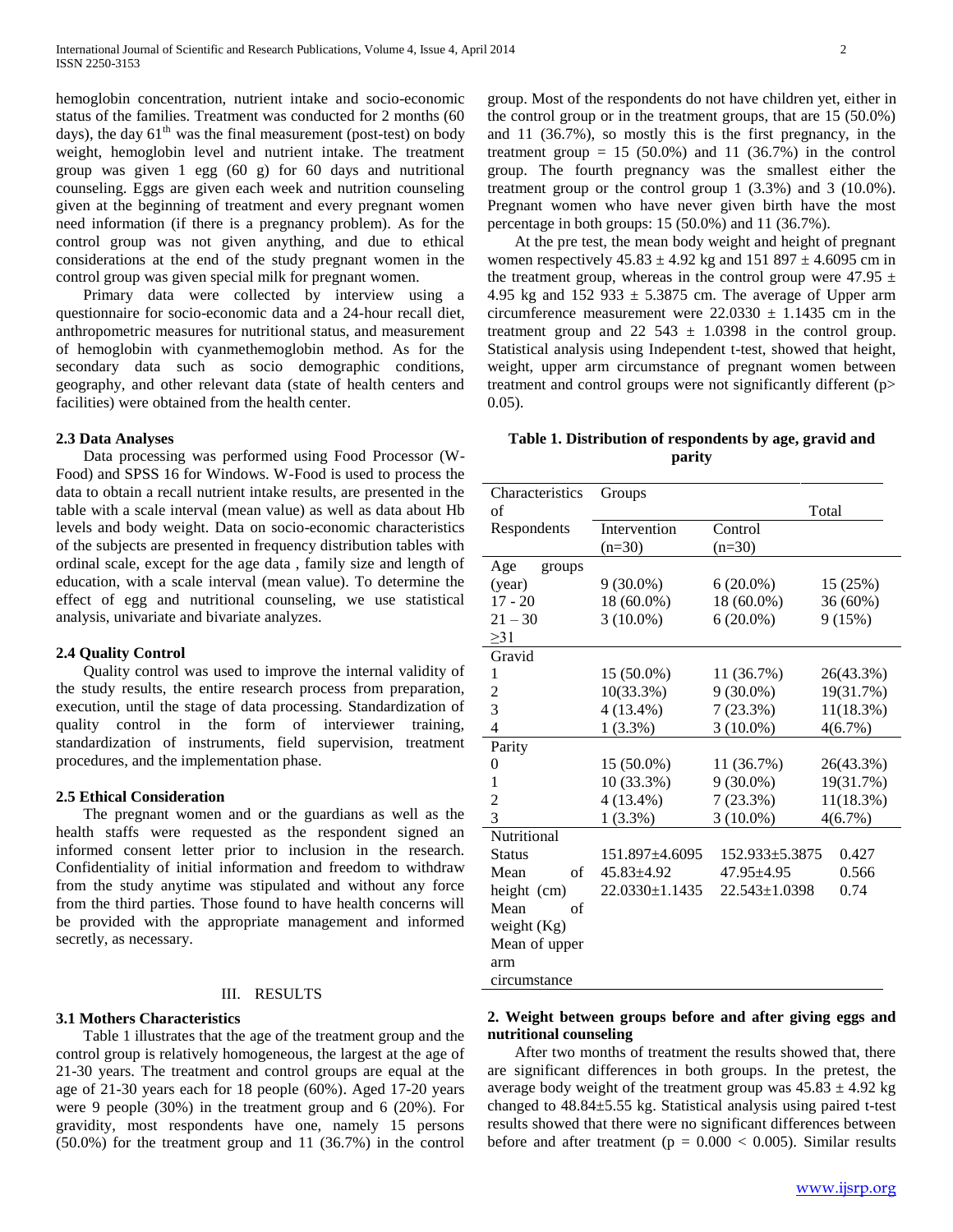were also found in the control group, where in the pre- test the average body weight were  $47.95 \pm 4.95$  kg changed to  $49.74 \pm 5.38$  kg, the results of paired t test showed that there is a significant differences between before and after two month treatments ( $p = 0.000 < 0005$ ).

 If we compared between the treatment and control groups, the results showed that, there were an increase of average body weight. The average increase of body weight in the treatment group was higher  $(3.0167 \pm 1.87839 \text{ kg})$  compared with the control group (1.8000  $\pm$  1.66412 kg). Statistical analysis results using an independent sample t- test, showed that there is a significant difference between the average body weight in the treatment group and the control group ( $p= 0.020 < 0.05$ ). Table 6 shows the rate of increase (velocity) in the treatment group was 6.5%, whereas in the control group was 3.7%. Thus the rate of weight gain based on a percentage of the treatment group two times greater than the control group.

 Weight gain with sufficient status increased in the treatment group from 14 people (46.7%) to 22 people (73.3%). In contrast to the control group, number of mother who have sufficient weight decreased from 11 respondents (36.7%) to 10 (33.3%) and the number of respondents who had less weight only increase from 19 people (63.3%) to 20 people (66.7%).

# **3. Differences in hemoglobin levels between groups before and after giving eggs and nutritional counseling**

 Table 3 shows that there were no treatment effect on maternal hemoglobin levels, even decreasing hemoglobin significantly in both groups. In the treatment group the average Hb levels at pre-test were  $10,87 \pm 1,27$  g/dl decreased to  $10,13 \pm 1$ 1,24 after treatment, paired t-test results showed that, there were a significance differences in Hb levels between before and after treatments ( $p = 0.008 < 0.05$ ). Similar results were also found in the control group, Hb at pre-test were 11,  $04 \pm 1$ ,  $03 \text{ g/dl}$ decreased to 10,:11  $\pm$  1,09 g / dl, the results of paired t test showed that there were a significant change ( $p = 0.000 \le 0.05$ ).

 Comparing between the treatment and control groups, the results of the study showed that, the average decrease in HB levels higher in the control group (-0.9367  $\pm$  1.19409 g / dl) than in the treatment group (-0.7433  $\pm$  1.42095). Statistical analysis results with an independent sample t- test showed that, there is no difference between the mean decrease in hemoglobin level between before and after treatment (p-value=  $0.571 > 0.05$ ). Table 6 shows the rate of increase (velocity) in the treatment group was -6.8% of initial Hb. Whereas in the control group - 8.4% of initial Hb. Thus the percentage rate of Hb decline were greater in the control group than the treatment group.

|  |  |  | Table 2. Weight Gain in trimester II and III between groups |  |  |  |  |
|--|--|--|-------------------------------------------------------------|--|--|--|--|
|--|--|--|-------------------------------------------------------------|--|--|--|--|

**Table 3. Differences in hemoglobin levels in the beginning and end of the study between groups**

| Groups<br>Gain Weight (GW)          |                                              | Groups                            | Hb<br>(begining) | Hb (End)                          | P<br>Value               | The<br>mean<br>decrease |                                                            |
|-------------------------------------|----------------------------------------------|-----------------------------------|------------------|-----------------------------------|--------------------------|-------------------------|------------------------------------------------------------|
|                                     | Intervention                                 | Control                           | Intervention     | $(n=30)$<br>$10.87 \pm 1.27$      | (30)<br>$10.13 \pm 1.24$ | $0.008^{\rm a}$         | $(n=30)$<br>$0.7433 \pm 1.42095$                           |
| Trimester II<br>Enough<br>Less      | $(n=11)$<br>8 (72.7%)<br>3(27.3%)            | $(n=11)$<br>5(45.55%)<br>6(54.5%) | Control          | (30)                              | (30)                     |                         | $(n=30)$                                                   |
| Trimester III<br>Enough<br>Less     | $(n=19)$<br>14 (73.7%)                       | $(n=18)$<br>5(27.8%)              |                  | $11.04 \pm 1.03$                  | $10.11 \pm 1.09$         | $0.000^{\rm a}$         | $0.9367 \pm 1.19409$                                       |
|                                     | $5(26.3\%)$                                  | 13(72.2%)                         | P Value          | $0.566^{\rm b}$                   | $0.948^{b}$              |                         | $0.571^{\rm b}$                                            |
| Mean of WG on $2^{nd}$<br>Trimester | $2.6273 \pm 2.17720$<br>$1.8545 \pm 2.32953$ |                                   |                  | 4. Nutrient intake between groups |                          |                         | Description of nutrient intake of pregnant women showed in |

| Mean of WG on $3rd$<br>Trimester | $3.2422 + 1.70435$ | $1.9000 \pm 1.91004$ |
|----------------------------------|--------------------|----------------------|
|----------------------------------|--------------------|----------------------|

 Table 2 showed that, gain enough weight in the second trimester was higher in the treatment group 72.7% compared to the control group 45.55%. In the third trimester sufficient gain weight status was also higher in the treatment group 73.7%, while in the control group  $= 72.7\%$ . The average weight gain trimester 2 and 3 were higher in the treatment group, respectively  $2.6273 \pm 2.17720$  and  $3.24221 \pm 1.70435$  kg compared to the control group  $1.8545 \pm 2.32953$  and  $1.9000 \pm 1.91004$  kg.

 Description of nutrient intake of pregnant women showed in Table 4, at pre-test the average energy consume were below from the recommended average nutritional adequacy rate. Although not suitable with the recommended average nutritional adequacy rate, energy consumption before and after treatment in the treatment group were significant. The average energy consumption at pre-test were 882.33±273.455 kcal changed to 1817.4±762.616 kcal.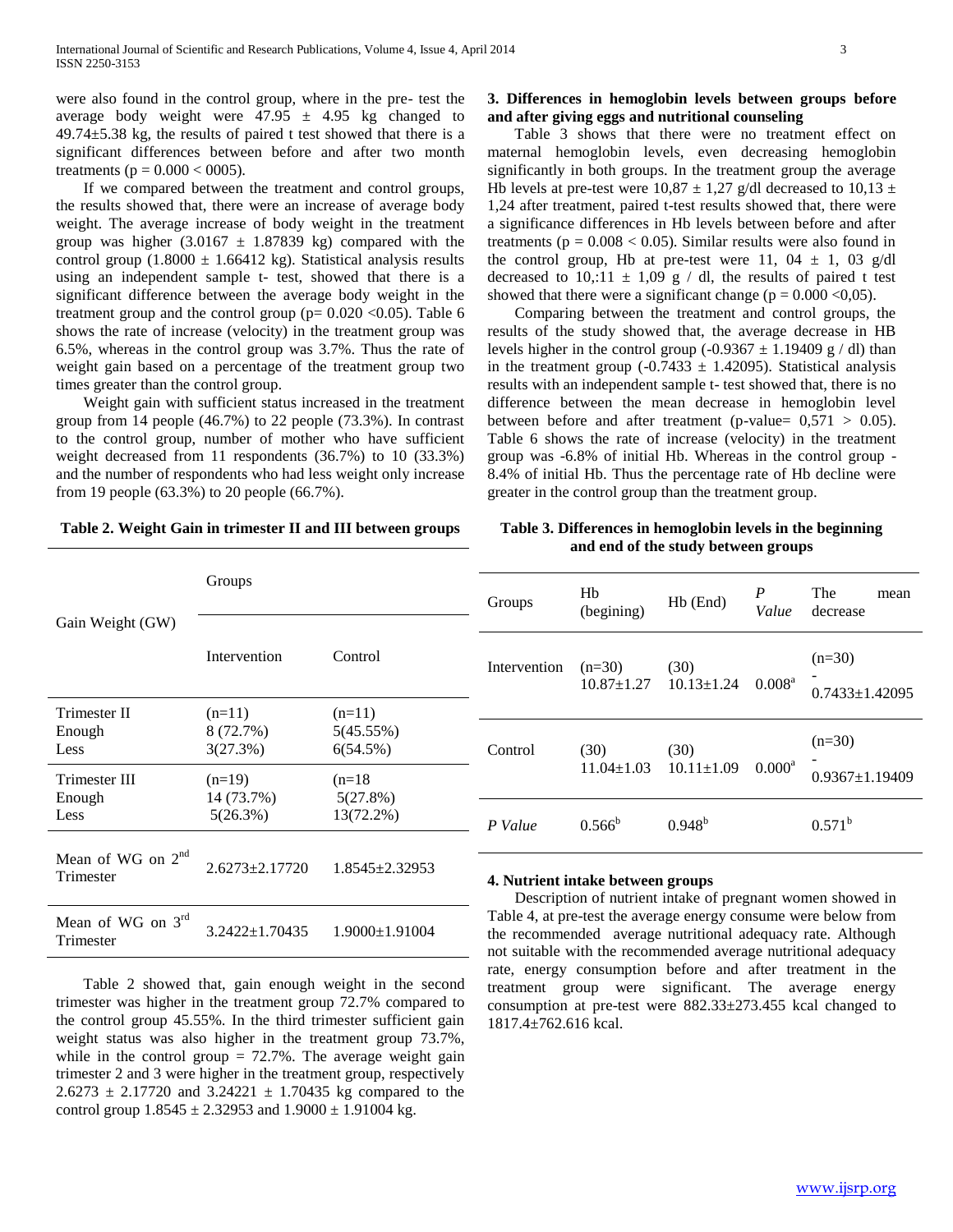| Groups       | Energy<br><b>Before</b>    | Energi<br>After            | $p-$<br>Value | Mean Increase                  |
|--------------|----------------------------|----------------------------|---------------|--------------------------------|
| Intervention | $(n=30)$<br>882.33+273.455 | (30)<br>$1817.4 + 762.616$ | $0.000^a$     | $(n=30)$<br>$900.35 + 705.025$ |
| Control      | (30)<br>1137.43±628.334    | (30)<br>1195.9+432.850     | $0.466^a$     | $(n=30)$<br>58.4667+433.22     |
| p-Value      | $0.046^{\rm b}$            | 0.000 <sup>b</sup>         |               | 0.000 <sup>b</sup>             |

**Table 4. Energy intake before and after Intervention in both groups**

 The results of paired t- showed that there is a significant differences between before and after in the treatment group ( $p =$ 0.000), while In the control group there was no significant differences in energy consumption before and after treatment (p  $= 0466$ ). The average increase in energy intake was higher in the treatment group (900.35  $\pm$  705 025 kcal) compared to the control group (58.4667  $\pm$  433.22 kcal). The mean increase in energy intake was significantly different ( $p = 0.000$ ). Table 6 shows the rate of increase (velocity) in the treatment group was 105.9% of the initial energy. Whereas in the control group 5.1% of the initial energy.

 Table 5 illustrates the protein intake in the intervention group increased from 16 616 to 31 543 gr. The average Increased of protein intake in the treatment group before and after treatments was significantly difference ( $p = 0.000$ ), unlike in the control group, protein intake were decrease from 23 116 g to 20.7567 grams, but there was no significant difference ( $p =$ 0.563) of protein intake in the control group before and after treatments.

| Table 5. Protein intake before and after treatment Intervention in both groups |  |
|--------------------------------------------------------------------------------|--|
|--------------------------------------------------------------------------------|--|

| Groups       | Protein<br><b>Before</b> | Protein<br>After                                                | p-<br>Value     | Mean Increase                    |
|--------------|--------------------------|-----------------------------------------------------------------|-----------------|----------------------------------|
| Intervention | $(n=30)$                 | (30)<br>$16.616 \pm 11.617$ $31.543 \pm 16.962$ $0.000^{\circ}$ |                 | $(n=30)$<br>$14.9267 \pm 18.27$  |
| Control      | (30)                     | (30)<br>23.116±19.686 20.7567±11.77                             | $0.563^{\rm a}$ | $(n=30)$<br>$2.3600 \pm 22.1144$ |
| p-Value      | $0.125^{\rm b}$          | $0.006^{\rm b}$                                                 |                 | $0.002^2$                        |
|              | $a=paired t test$        | $b$ = independent t test                                        |                 |                                  |

 Table 6 shows the rate increase (velocity) of protein intake in the treatment group was 89.8% of the initial protein. Whereas in the control group -10.2%. Thus the percentage rates of increase of protein intake in the treatment group were 91 times greater than the control group.

**Table 6. Weight Velocity, hemoblobin, energy, and protein intake before and after treatment in both groups**

|                    | Intervention | Control |
|--------------------|--------------|---------|
| Body Weight        |              |         |
| Mean before $(Kg)$ | 45.83        | 47.95   |
| Mean After $(Kg)$  | 48 84        | 49 74   |

| Velocity $(\%)$    | 6.5    | 3.7     |
|--------------------|--------|---------|
|                    |        |         |
| Hemoglobin         |        |         |
| Mean before (mg%)  | 10.87  | 11.04   |
| Mean After (mg%)   | 10.13  | 10.11   |
| Velocity $(\%)$    | $-6.8$ | $-8.4%$ |
| Energy             |        |         |
| Mean before (kcal) | 882.33 | 1137.43 |
| Mean After (kcal)  | 1817.4 | 1195.9  |
| Velocity $(\%)$    | 105.9  | 5.1     |
| Protein            |        |         |
| Mean before $(g)$  | 16.616 | 23.116  |
| Mean After $(g)$   | 31.543 | 20.7567 |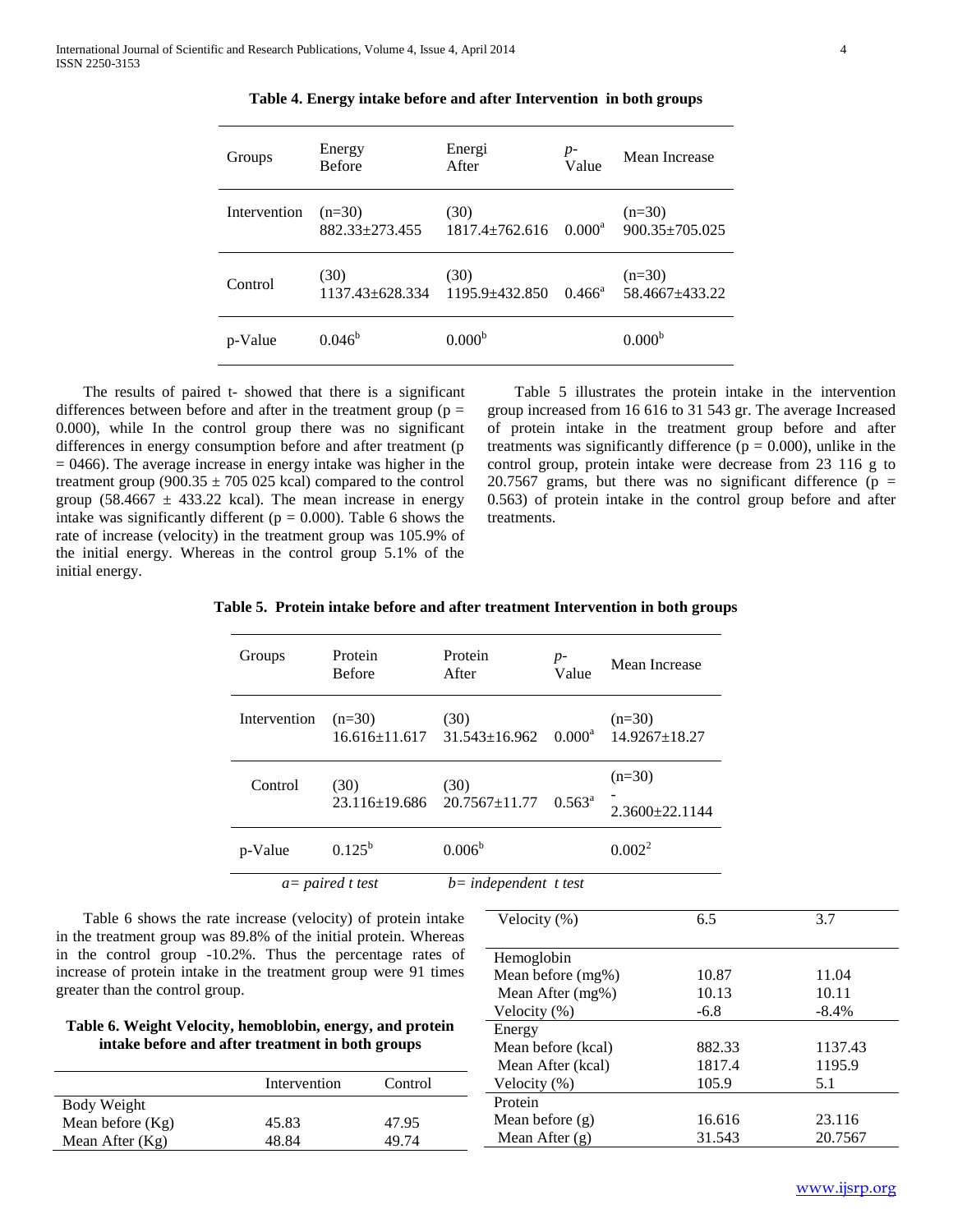| Velocity $(\%)$ | 89.9 | $-10.2$ |
|-----------------|------|---------|
|                 |      |         |

*Velocity* =  $(X \text{ after } -X \text{ before}) / X \text{ before } x \text{ 100\%}$ 

# IV. DISCUSSIONS

# *The effect of egg consumption and nutrition counseling to the weight gain of pregnant women*

 Weight gain during pregnancy is natural and is essentially in accordance with the development of the fetus in the womb. Pregnant women will naturally increase the size of the meal according to the needs of the increasing nutritional intake. The increase in maternal weight gain during pregnancy is influenced by various factors, the most important state of nutrition of pregnant women and mother's diet during pregnancy takes place. Weight changes before pregnancy and during pregnancy is an important clinical parameter to predict birth weight infants. Women with low body weight before pregnancy, or low weight gain before pregnancy, or weight gain is not enough during pregnancy tend to give birth with low birth weight.

 In this research, weight of pregnant women have done three times, namely before treatment (on May), one month of treatment (in June) and two months of treatment (in July). The results showed that, after one month of treatment, there were a significance differences in both groups. Giving eggs and counseling in this study did not significantly influence the weight gain in pregnant women. This is evidenced by the results of statistical tests on the paired t-test in both groups, where there is an increase in the treatment group significantly more weight but the same thing also occurred in the control group. Meaning is not clear noticeable difference in weight gain of pregnant women who receive eggs and counseling with pregnant women who did not receive eggs and counseling.

 On this phenomenon paired t-test results will provide real results will differ but for the efficacy of the treatment of weight gain should justify with the results of independent t-tests which showed no difference in weight gain between the two groups, However, when comparing the difference in maternal weight gain before and after treatment, between treatment with the control groups, its showed the difference. Maternal weight gain in the treatment group  $(3.0167 \pm 1.87839 \text{ kg})$  higher than the control group (1.8000  $\pm$  1.66412 kg) and statistically different (p  $= 0.020$ ).

 Increase in average of maternal body weight for 8 weeks in the treatment group was 3,01 kg. Thus each week maternal weight gain on the average 0,37 kg. In the second trimester the average maternal weight gain of 2.6 kg in the treatment group mean body weight per week on average trimester 2 is 0,32 kg. In the third Trimester, mean 3,24 kg weight gain per week means the average maternal weight gain 0.4 kg. According to the Brown (2005), normal weight gain around 0,35 to 0,40 kg per week during the second and third trimester of pregnancy. Overall weight gain per week including 0:37 normal criteria, while for the second trimester maternal weight gain below the normal criteria. In the third trimester of pregnancy weight gain pregnant women including normal criteria. This results is in accordance with the Arisman (2004) , that weight gain on second and third

trimester around 0,34 to 0,50 kg per week is still within normal limits.

 In the control group the average weight gain of pregnant women as a whole is 1.8 kg for 8 weeks. Thus the weight of an average of 0.2 kg per week. For the 2nd trimester the average of maternal weight gain 1.85 kg mean weight average of 0,23 kg per week. For the third trimester the average weight gain of 1.9 kg, mean weight average of 0:24 kg per week. Thus maternal weight gain in the control group both overall, Gain weight increase in trimesters 2 and 3 are less or below the Indonesian Health Department criteria that range 0,35 to 0,40 kg per week. Weight gain is also incompatible with Arisman (2004) is 0,34 to 0,50 kg per week.

 Maternal weight gain in the treatment group as a whole was higher than the control group. Gain weight increase in the control group as a whole is in compliance with the criteria and is expected to reduce the risk of low birth weight, quitting growth in uterus and perinatal death. Pregnant women in the control group at risk of having a baby with low birth weight (LBW) due to low birth pregnant women suffering from malnutrition during the last week of LBW infants at risk of giving birth this caused a lot of fatty tissue deposited during the third trimester.

 According to Harisawaty Research (2008), nutritional counseling given to pregnant women during two months will give an effect to maternal weight gain in pregnant women, the average increase was higher in the treated group than the control group despite of these increase did not differ significantly. This is consistent with the results of the Kafatos et al study (1989), which states that nutritional counseling during pregnancy can increase the nutrient intake and weight gain of pregnant women. Similarly, research results of Taddaga (2006) that, giving local MP-ASI (yolk) effect on weight gain and nutritional status of infants aged 6-11 months. Weight gain in pregnancy is caused by the products of conception such as the placenta, fetus, and the amniotic liquor of his own mother the uterus and mammary enlarged, increased blood volume, increased protein and fat, as well as the retention of blood. Weight gain during pregnancy influence fetal growth in the womb mass.

 During the first trimester, the range should be 1-2 kg weight gain and for the second and third trimester of approximately 0.34 to 0.5 kg per week. Weight gain <0.5 kg during the second trimester third trimester moreover, is clearly not enough and can increase the risk of low birth weight, quitting the growth in the womb, and perinatal death. Although the rate of maternal weight gain in the second and third trimester is basically the same, and the accumulation of capital portion of fetal tissue accretion does not take place simultaneously. Component accretion occurs in the mother's body during second trimester. While the fetus and placenta as well as the addition of amniotic fluid takes place very rapidly during the third trimester.

 At the end of the study, the difference in weight gain between the treatment and control groups was not significant by unpaired t test. However, if viewed from the weight of each week there is a marked difference between the treatment groups with the control group, in which the weight gain in the treatment group including normal criteria in accordance with the criteria set by the Ministry of Health. whereas in the control group or the less weight gain than under normal criteria. So there is a significant difference in weight gain in the group gets the eggs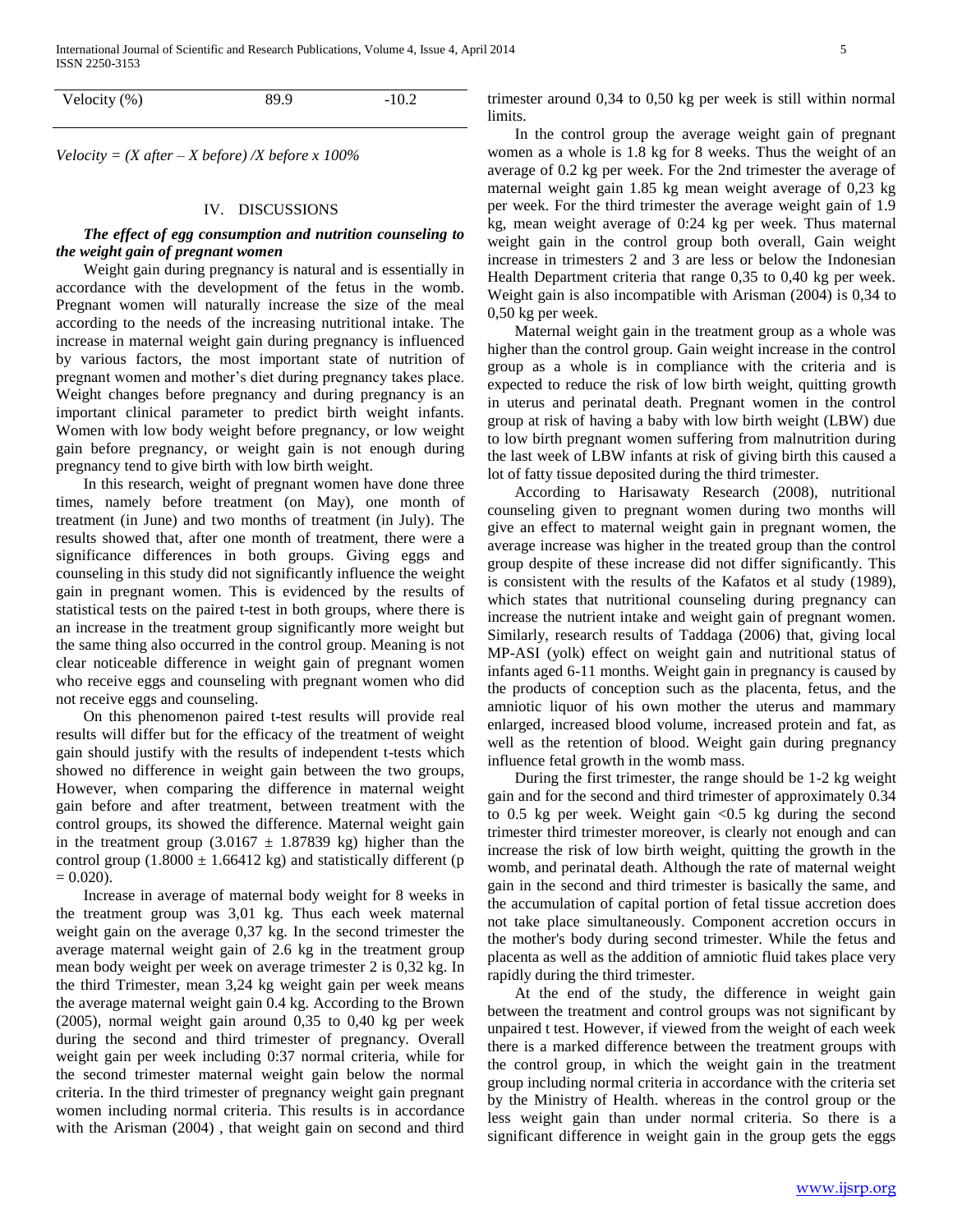and nutrition counseling over the control group. The proportion of pregnant women of less weight gain be sufficient in this study are more common in the treatment group compared to the control group 62.5% 31.5%. It is proved that a real improvement in the status of less weight gain, very good on pregnant women are given eggs and nutritional counseling than women who did not receive eggs and nutritional counseling. Even in this research note that the proportion of women who initially gain enough weight and become less high in the control group 63.6% compared to 14.2% treatment group.

 Velocity is a parameter to assess the rate of increase in a variable than initial conditions. Velocity in the treatment group significantly better than the control group, so it can be proven that the trend towards an increase in body weight change better if the expectant mother is given an egg and nutritional counseling. This is consistent with the expectation that if the egg and nutrition counseling given to pregnant women malnutrition will cause pregnant women are able to increase their weight in accordance with the criteria of maternal weight gain and ultimately not expected that children who are born LBW.

# *The effect of egg consumption and nutrition counseling to pregnant women for elevated levels of hemoglobin*

 After giving the eggs for 60 days and counseling in the treatment group and the control group did not receive anything, it is showed a significant decrease in hemoglobin levels in both groups. Decrease in hemoglobin levels in the control group was higher than the treatment group. Decrease in hemoglobin levels in the treatment group was  $-0.7433 \pm 1.42095$  g/dl, while in the control group  $-0.9367 \pm 1.19409$  g/dl. Pregnant women who suffer from anemia also increased at the end of the study in both groups, 46.7% to 73.3% in the treatment group and 33.3% to 63.3%in the control group, respectively.

 The statistical analysis results showed that, the provision of eggs and nutritional counseling could not increase hemoglobin levels in pregnant women. Maternal hemoglobin levels decreased even better in the treatment group and the control group, so that the number of pregnant women suffering from anemia has increased after the intervention. This is caused by several factors, including increased iron requirement in pregnancy and the lack of good iron intake from foods and iron supplements. The rate of decline in hemoglobin levels in the control group is -8.4% higher than the treatment group compared to the initial Hb is -6.8%. This means that with the intervention of the eggs and nutritional counseling cannot suppress an increase in cases of anemia. Decrease in Hb levels of pregnant women caused due to blood volume during pregnancy nearly full-term, the blood volume will increase by 45% above the non-pregnant woman. This increase occurs because the enlarged of uterus which is needed for fetus, placenta and blood svolume expansion.

 Iron is needed by pregnancy woman much more than non pregnant woman. Iron in pregnant women is needed in addition to losing basal meet, also for the formation of red blood cells as well as the growing fetus and placenta. Iron needs at each trimester of pregnancy vary. In the first trimester, iron requirement is lower than the period before pregnancy; the pregnant woman is not menstruating due to the fetus and not need a lot of iron. Ahead of the second trimester iron needs

began to increase. At this time occurred in the number of red blood cells, which will continue until the third trimester. Hemoglobin concentration decreased during the second trimester to reach an average of 1 g/dl. Anemia is cause by physiological plasma volume increases far above the increase in the number of red blood cells. In the second and third trimester pregnant women need iron in significant amounts, which cannot be obtained only from food alone. Therefore, in the second and third trimester, pregnant women should get an extra iron in the form of iron supplementation.

 Decrease in hemoglobin levels in pregnant women due to a lack of iron intake from both food and supplements. Pregnant women who received iron tablets only 16 person (53.3%) in the treatment group and in the control group was 19 (63.3%). Pregnant women who received iron tablets in the treatment group (7.87  $\pm$  10,194) and the average taken iron tablets (5.8333  $\pm$ 8.86327), while the control group mean given iron tablets (6:21  $\pm$ 7,729) and iron tablets consumed  $(4.8333 \pm 6.16488)$  for intervention. Consumption of iron tablets to pregnant women should be 90 tablets recommended during the pregnancy. So, every day for three month pregnant women are required to take one iron tablet. Low consumption of iron tablet will cause high risk of suffering from anemia, iron is necessary for the formation of hemoglobin in the spleen. Deposits of iron in the spleen and muscle were mobilized for the purposes of the body such as the formation of hemoglobin. So the lower the consumption of iron tablets followed by low levels of hemoglobin, and vice versa higher consumption of iron tablets followed by increased levels of Hb. These results are also consistent with studies of Daud (2004) in Takalar where the prevalence of anemia decreases from 80% to 20% after administration of iron and zinc tablets.

 Next, Aashima (2006) in her study revealed that, counseling, motivation and periodic reinforcements to take the iron supplements daily and regularly resulting in improved compliance to iron supplements, combined with the improvements in the dietary intake especially the GLVs consumption, resulted in improved mean hemoglobin levels of the subjects in the intervention group as compared to control group. Some other studies have also shown that regular daily supplementation of iron and folate to pregnant women can significantly contribute to reduction in anemia prevalence (Gopalan, 2003). Counseling micronutrient and supplementation may improve hemoglobin and dietary intake of pregnant woman (Hapzah, 2013). In addition to a lack of iron tablet consumption, mean intake of iron from food is also less i.e.  $(5.9057 \pm 6.0096$ mg) or 15.1% of the RDA in the treatment group and  $(3.0807 \pm$ 1.2681mg) or 7.8% of the RDA in the control group. Iron consumption figures according to the recommended dietary allowance is 39 mg. Food supplement is given to pregnant women that the iron content of eggs is only 0.66 mg (1.8% of the RDA), so it cannot meet the daily iron needs. Daily dietary intake of iron is less supported by low socioeconomic so that access to food, especially protein and fruits are very less. The results of this study found that, the average iron consumption is still far below the normal value (<50% RDA), this suggests that the consumption of foods that contain less iron continuously can cause anemia in pregnant women because of increased demand. The Increasing of gestational age the amount of iron needed is also higher in the first trimester (26 mg), second trimester (35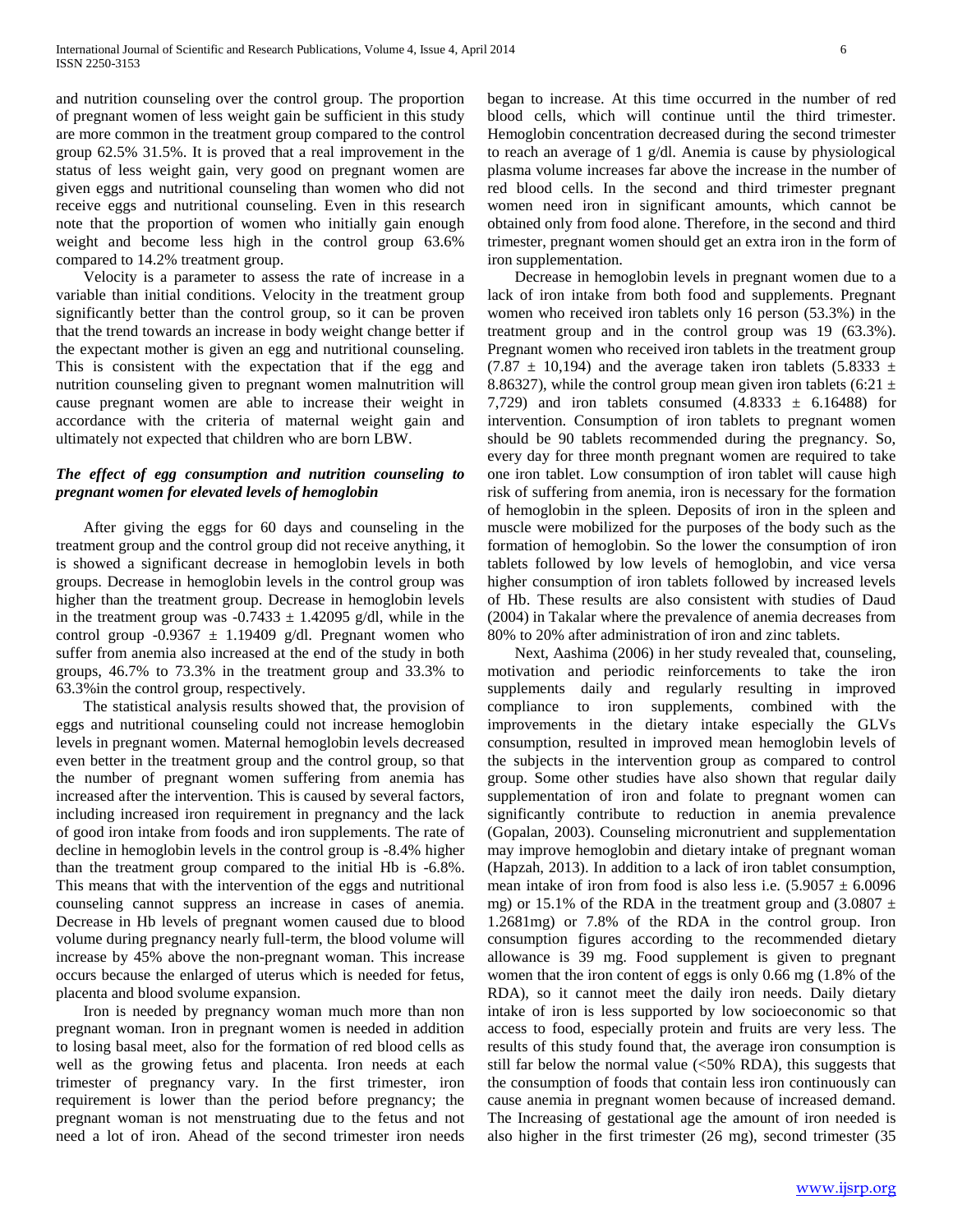mg), and in the third trimester (39 mg). Increased iron requirement in pregnancy and iron intake resulted in less number of anemia in pregnant women is increasing at the end of the study, from 46.7% increased to 73.7% in the treatment group and increased from 33.3% to 63.3% with anemia in the control group. Pregnant women with less chronic energy is a risk factor for anemia . Respondents in this study were pregnant women who suffer from PEM have the opportunity to develop anemia. This is consistent with research results of Darlina et al (2003) in Bogor, pregnant women with PEM likely to suffer from anemia, 2.76 times greater than that no PEM. A high percentage of women at 20 to 26 weeks of pregnancy had mild to moderate anemia. Pica, tea consumption, and low intake of eggs and red meat were associated with anemia. Women of childbearing age should be provided nutritional education regarding food sources of iron, especially prior to becoming pregnant, and taught how food choices can either enhance or interfere with iron absorption (Naila Baig-Ansari, 2008)

# *The effect of egg and nutrition counseling to pregnant women to increase energy and protein intake*

One egg containing energy  $\pm 85$  kcal, protein 6.9 g, calcium 28, magnesium 6, Fe 0.66, phosphorus 95, 24, and folic acid Vitamin A 105. Eggs are given for 60 consecutive days. In addition to egg, treatment groups were also given counseling. Whereas the control group did not receive anything.

 Nutrient intake is one of the direct causes that affect the nutritional status of pregnant women. Intake of these nutrients depends on the availability of food in the household and feeding behavior of pregnant women. In the treatment group, there was a significant difference of energy and protein intake before and after treatment ( $p = 0.000$ ). Whereas in the control group, energy and protein intake before and after treatment was no significantly difference ( $p = 0466$ ) and energy intake ( $p = 0.563$ ) protein intake. Even decreased protein intake in the control group at the end of the study. The increase rate of energy intake is 105.9% and 89.8% of protein intake in the intervention group while the control group 5.1% -10.2 energy intake and protein intake. of these results look very much difference in energy and protein intake between the treatment and control groups. The rate of increase in energy intake in the intervention group was 21 times greater than the control group. Eggs and nutritional counseling provision affects the increase rate of energy and protein intake of pregnant women.

 Giving eggs and nutrition counseling to pregnant women affects the increase in energy and protein intake. This is consistent with studies of kafatos et al. (1980), which is states that nutritional counseling during pregnancy can increase the nutrient intake of pregnant women. The results showed that nutritional counseling and provision of eggs may increase nutrient intake of pregnant women. Harisawaty Research (2008) in RSB Pertiwi found that, nutrition counseling in pregnant women increases the amount of energy and protein intake significantly.

 Energy intake of pregnant women is closely related to the growth of the fetus, it is recommended that pregnant women can increase the number of calories by 300 kcal in the second and third trimesters to determine the adequacy of the amount of energy consumed by pregnant women can be done with a 24 hour food recall and monitoring maternal weight gain (Hadju et al, 2002). Then, Lagiou (2004) study implied that there is a relationship between the regulation of energy intake with maternal weight gain at the end of the second trimester (p  $=0.006$ ). Results of other studies suggest that there is a relationship between the intake of nutrition counseling for pregnant women (*p*< 0.05) (Sacco, 2003). Bermúdez-Millán et al.(2009) showed that eggs and egg-containing traditional dishes are consumed by Latinas before and during pregnancy. Egg consumers had higher intakes of protein, fat, vitamin K, vitamin E, selenium, beta carotene, lutein and zeaxanthin, cholesterol, total polyunsaturated fatty acids, and docosahexaenoic acid. Eggs contribute significantly to the diet of pregnant Latinas. For example, research continues to support a role for omega-3fatty acids in the proper neurological development of the fetus and child (Makrides 2008). These findings are fully consistent with the fact that eggs are a good source of at least 11essential nutrients (Hasler 2000). Similar to our study, Song and Kerver (2000) found that eggs were an important contributor to nutrients in the diets of Americans. Eggs contributed significantly to the intake of several essential nutrients, even after adjusting for energy intake. Pregnancy causes increased energy metabolism, because it needs energy and other nutrients increases during pregnancy. Increased energy and the nutrients required for the growth and development of the fetus, increasing the magnitude of organ content, composition and metabolic changes in the mother's body. So the lack of certain nutrients needed during pregnancy can lead to fetal growth is not perfect. For pregnant women, basically all require additional nutrients, but is often a lack of energy, protein and some minerals like Iron and Calcium (Lubis, 2003).

 As with energy, protein needs of pregnant women will also increase, even reach 68% of pre-pregnancy. The amount of protein that should be available until the end of pregnancy is estimated as many as 925 g stays in the mother, placenta, and fetus (Lubis, 2003). Calorie intake required for adult pregnant women about 2200 kcal and 67 g protein. Energy intake in the treatment group and 80% protein 60% of the RDA while a control group of energy and protein intake respectively 54.31% and 30.8% of the RDA. Energy intake in the treatment group with sufficient status increased in the treatment group while the control group no change before and after treatment. On protein intake with sufficient status increased from 0% to 10% while in the control group with a status sufficient protein intake decreased from 10% down to 0%. Energy and protein intake below the RDA are caused by the economic status of respondents either in the treatment group or control group including less. Although the energy and protein intake are still below the RDA, but in the treatment group there was a significant improvement. Giving eggs and nutritional counseling could affect the protein and energy intake of pregnant women.

 Pregnant and lactating women require additional dietary protein to support the growth and development of the infant. Recommendations for protein are increased by 14 grams a day during pregnancy, and an extra 21 grams a day is recommended during lactation (National Health and Medical Research Council, 2006). A serve of eggs (One serve  $= 2x60g$  eggs (104g edible portion) provides 12.7 grams of protein, accounting for almost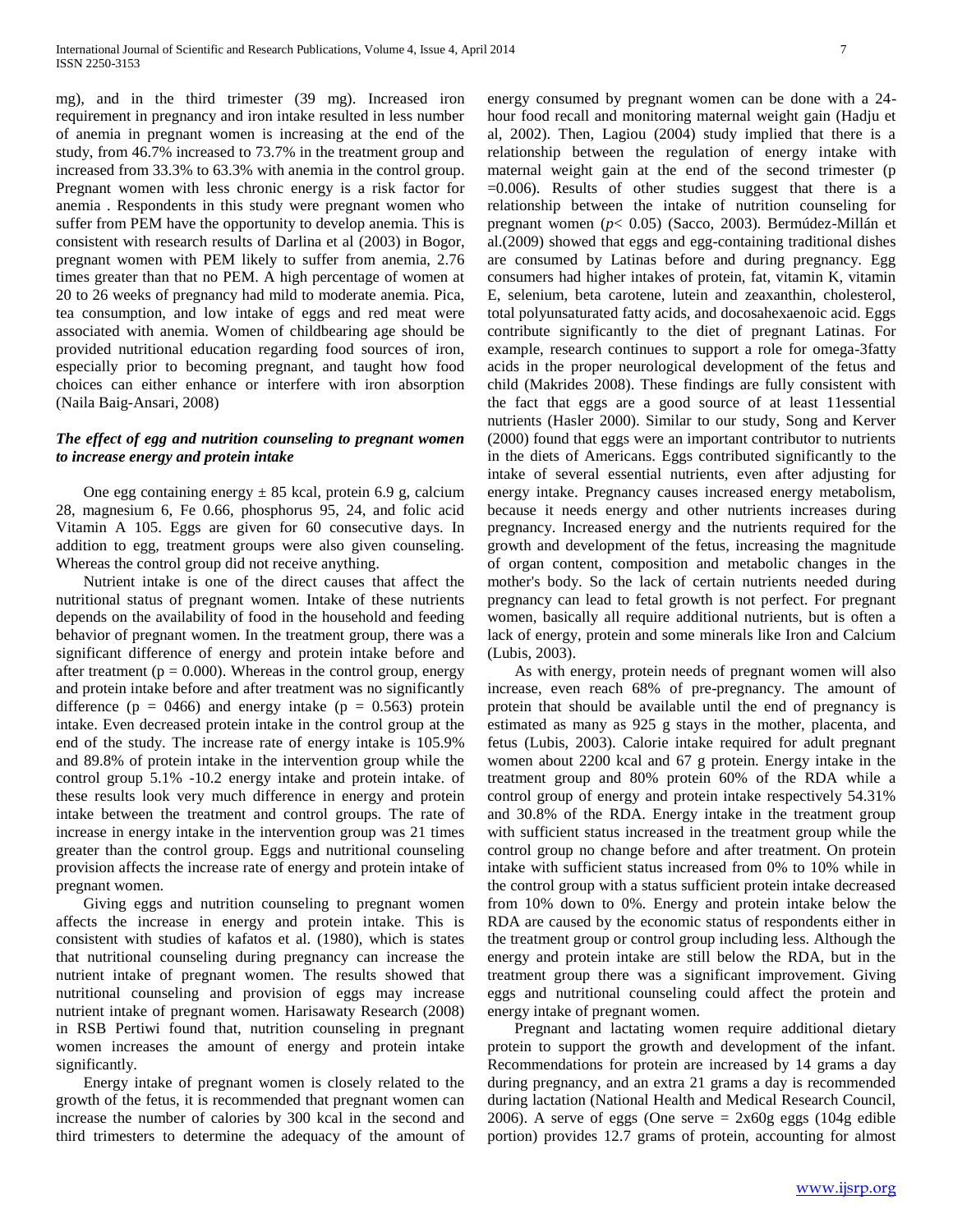100% of the additional protein requirements during the 2nd and 3rd trimesters of pregnancy. The protein in eggs provides all the essential amino acids and is of a high bioavailability, which makes them a particularly useful source of protein during pregnancy and lactation (FAO/WHO, 1991)

## V. CONCLUSION

 Maternal weight gain in the treatment group and the control group, before and after treatment increased significantly. Weight gain greater in the treatment group over the control group, the magnitude of weight gain different significantly. Blood hemoglobin levels of pregnant women treated group and the control group, before and after treatment decreased significantly. The control group experienced a decrease higher than the treatment group, but not significantly different. Amount of energy and protein intake of pregnant women in the treatment group increased significantly while in the control group, the energy and protein intake does not increase significantly, decreased protein intake even at the end of the study. Thereby giving the eggs and nutritional counseling affect an increase in energy and protein intake of pregnant women.

#### **SUGGESTION**

 Each health center suggested to implementing nutrition counseling for pregnant women who has protein energy malnutrition (PEM) and from poor families can receive special attention so that the prevalence of maternal anemia and could be reduced. This research is still necessary to continue to monitor pregnant women until give birth to determine the outcome of pregnancy as a result of eggs consumption and nutritional counseling.

#### ACKNOWLEDGMENT

 Authors would like to thank to the Head of Health Center Kassi-Kassi, Rappocini Sub district Makassar City for their assistance in all aspects of this work. We would also like to thank to those pregnant women who were very cooperative during the sample and data collection and for sharing their experience. Finally, this project would not have been possible without the generous efforts of Local health staffs for their valuable guidance in the research area.

# CONFLICT OF INTEREST

The authors declare no conflict of interest.

#### **REFERENCES**

- [1] Arisman, 2004. Nutrition in the Life Cycle: Iron Deficiency Anemia. Book Medical Publishers EGC, Jakarta.
- [2] Bermúdez-Millán et al.2009*. Egg Contribution Towards the Diet of Pregnant Latinas*. Ecol Food Nutr. 2009 ; 48(5): 383–403
- [3] Brown. Judith E. 2005. Nutrition through the life cycle. Second edition. International Thomson company: wadswort.
- [4] Darlina and Hardisnyah, 2003. Risk Factors for Anemia in pregnant women in the city of Bogor. Media and the Family Nutrition, Vol.27 No. 2. Department of Community Nutrition and Family Resources Faculty of Agriculture, IPB Bogor
- [5] Daud N A, 2004. Effect of Zinc and Food Supplement In Less Energy Against Pregnant Women and Birth Weight Infant Nutritional Status. Dissertation, Makassar. graduate Unhas
- [6] Depkes R.I. dan WHO, 2003. Indonesia Reproductive Health Profile 2003. Jakarta
- [7] FAO/WHO, 1991, Protein quality evaluation, in Report of the Joint FAO/WHO Expert Consultation. FAO/WHO: Bethesda, USA
- [8] GargAashima, SushmaKashyap. 2006. *Effect of Counseling on Nutritional Status During Pregnancy*. Indian Journal of Pediatrics, Volume 73— August, 2006
- [9] Gopalan C. 2003. Changing nutrition scene in South Asia. NFI Bulletin 2003; 24 (2): 1-8
- [10] Gopalan C. 2003. Changing nutrition scene in South Asia. NFI Bulletin 2003; 24 (2): 1-8.
- [11] Hadju, V and Thaha, 2002. Nutrition For Pregnant Women, Foundation Publishers Indonesian Doctors Association, Makassar.
- [12] Hapzah, Hadju, V., Sirajuddin,S. 2013. The Effect Of Nutrition Counseling And Twice A Week micronutrient Supplementation Toward The Increase Of Hemoglobin Levels And Maternal Food Intake. Media Gizi Masyarakat Indonesia, Vol.2,No.2,Februari 2013 :64-70
- [13] Harisawati H., 2008. Nutrition Counseling For Change In Pregnancy Eating Behavior And Nutritional Status During Pregnancy. Hasanuddin University Graduate Program. Makassar.
- [14] Harisawati H. 2008. Konseling Gizi Pada Ibu Hamil Untuk Perubahan Perilaku Makan Dan Status Gizi Selama Kehamilan. Program Pascasarjana Unhas. Makassar
- [15] Hasler CM. 2000. The changing face of functional foods. Journal of the American College of Nutrition.2000; 19(5):499S–506S
- [16] Kafatos, A. G., Vlachonikolis, I. G. & Codrington, C. A. 1989. Nutrition during pregnancy: the effects of an educational intervention program in Greece. Am. J. Clin. Nutr. 50: 970–979
- [17] LM Sacco, LE Caulfield, N Zavaleta, and LRetamozo. 2003. *Dietary Pattern and Usual NutrientIntakes of Peruvian Women during Pregnancy*.European Journal of Clinical Nutrition 2003:57; 1492–97
- [18] Lubis, Z., 2003. Maternal Nutritional Status and Its Effect on Infants are born. Postgraduate Institute of Agriculture Bogor.
- [19] Makrides M. 2008. Outcomes for mothers and their babies: Do n-3 longchain polyunsaturated fatty acidsand seafoods make a difference? Journal of the American Dietetic Association. 2008; 108(10):1622–1626
- [20] Martini Bennu. 2002. Pengaruh Pemberian Makanan Tambahan (PMT) Pada Ibu Hamil Kurang Gizi Terhadap Berat Lahir Anak di Kabupaten Takalar Tahun 2002. Pasca Sarjana Universitas Hasanuddin, Makassar.
- [21] NailaBaig-Ansari, et al. 2008. *Anemia prevalence and risk factors in pregnant women in an urban area of Pakistan*. [Food Nutr Bull.](http://www.ncbi.nlm.nih.gov/pubmed/18693477) 2008 Jun;29(2):132-9
- [22] National Health and Medical Research Council, 2006.Nutrient Reference Values for Australia and New Zealand including Recommended Dietary Intakes.Canberra: NHRMC
- [23] P Lagiou et al. 2004. *Diet during Pregnancy in Relationto Maternal Weight Gain and BirthSize*.European Journal of Clinical Nutrition2004: volume 58
- [24] Song WO, Kerver JM. 2000. *Nutritional contribution of eggs to American diets*. Journal of the American College of Nutrition. 2000; 19(5):556S–562S
- [25] Suyogo, 1997. Nutrition In Pregnancy., Health Magazine, Vol.47.
- [26] Taddaga K. 2006. Impact Giving Local MP-Asi (Yellow Egg) and Mentoring Against Nutritional Status of Infants Age 6-11 Months in the Village Kaluku Bodoa Tallo district of Makassar. Hasanuddin University Graduate Program. Makassar.
- [27] Tambunan, V. 1996. Gizi Optimal Pada Kehamilan. *Majalah Kesehatan Masyarakat Indonesia*. Tahun XXIV, nomor 8
- [28] Yuniarti, Hana, Drajat Boediman, and Toto Sudargo. , 2005. Nutrition Counseling influence the nutritional status of pregnant women against SEZs in JPS-BK program in the city of Palembang. IJCN Vol 1 No.. 3.